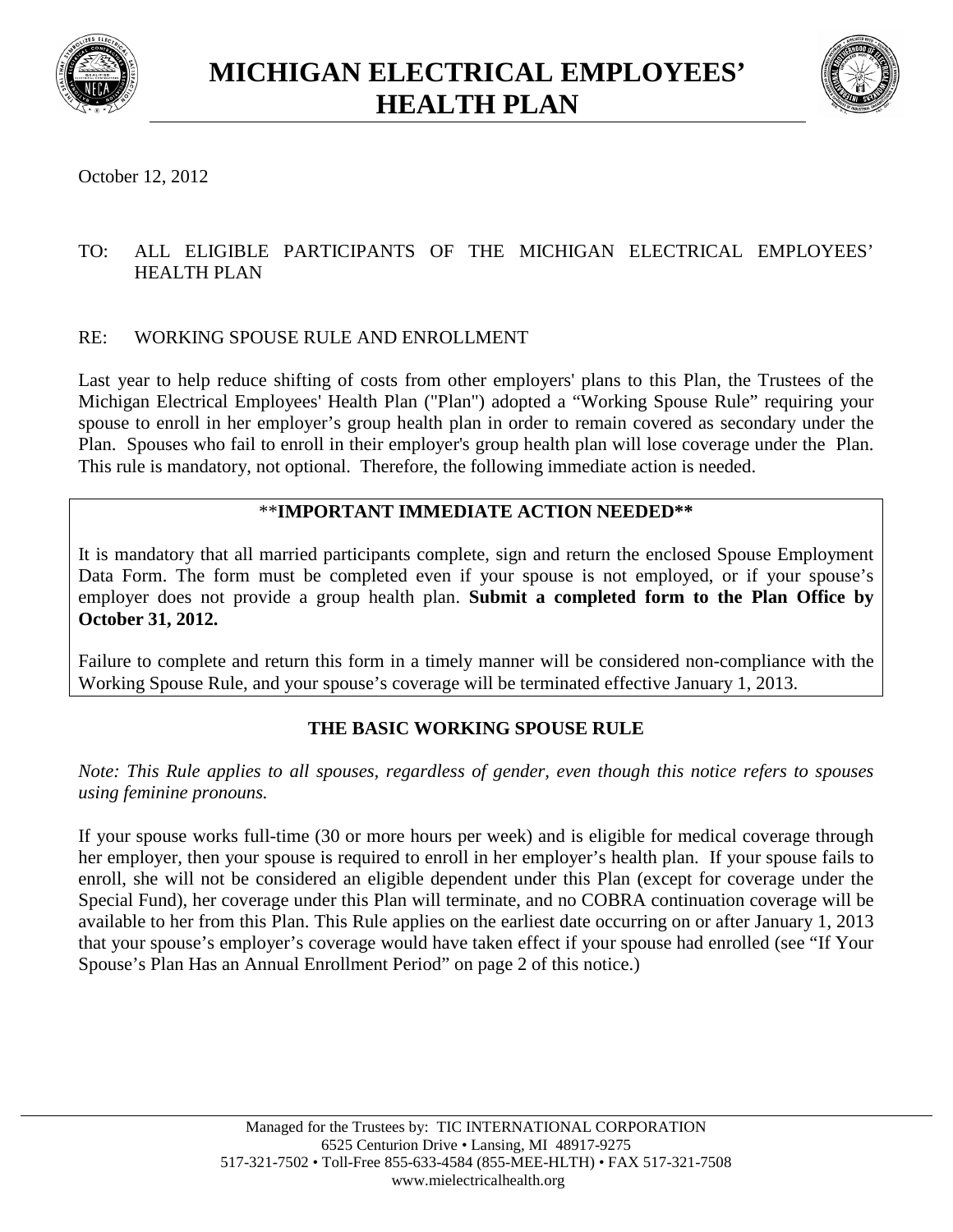### **EXCEPTIONS**

The Working Spouse Rule will NOT apply if:

- 1. Your spouse works fewer than 30 hours per week. If your spouse's hours vary week to week, this exception will apply if her weekly hours averaged fewer than 30 over the past twelve months. If your spouse has been employed for less than twelve months, the Plan Office will average your spouse's work hours since the job began.
- 2. Your spouse has gross annual wages of less than \$30,000.
- 3. Your spouse must pay \$200 per month or more for the least expensive health plan offered by her employer for single coverage regardless of salary.
- 4. Your spouse's plan does not provide the minimum benefit level of an annual individual medical deductible of \$1,000 or more and an annual out-of-pocket feature of \$5,000 per individual.
- 5. You are a non-bargaining unit employee and work with your spouse who would have to enroll their spouse under the MEEHP.

You are responsible for demonstrating your spouse's entitlement to 1 through 4 of the above of the exceptions by submitting a letter attesting to wages and cost of single coverage and benefit levels for **single coverage** from your spouse's employer on company letterhead. If your spouse's employer does not offer a group health care plan or your spouse does not qualify for their employer's group health care plan, you must include a letter of attestation with the Spouse Employment Data Form. Failure to complete, sign and return this form in a timely manner will be considered non-compliance with the Working Spouse Rule, and your spouse's coverage will be terminated effective January 1, 2013.

You are required to provide accurate and timely information to the Fund about your spouse's employment status and benefit entitlement, and the Fund Office may verify this information, or require you to provide verification, from your spouse's employer.

#### **IF YOUR SPOUSE IS NOT CURRENTLY ENROLLED IN HER EMPLOYER'S PLAN**

#### • **If Your Spouse's Plan Has an Annual Enrollment Period**

~ **If Next Annual Enrollment Period is During the Last Quarter of 2012** - If your spouse's plan has an annual enrollment period during October, November or December (generally, for coverage beginning the next calendar year), then your spouse must enroll in that plan in order to maintain coverage under the Michigan Electrical Employees' Health Plan as of January 1, 2013. For example, if your spouse's open enrollment period is in November for coverage beginning January 1st, her MEEHP coverage will terminate December 31st if she does not enroll in her plan.

~ **Other Annual Enrollment Periods** - If your spouse has already declined to enroll in her employersponsored health plan, and the plan's annual enrollment period is not during the last quarter of the year, then the Working Spouse Rule will NOT apply to your spouse UNTIL her next enrollment opportunity in 2013. For example, if your spouse's open enrollment period is March 15th through April 14th for coverage beginning June 1st, her MEEHP coverage will terminate May 31st if she does not enroll in her plan.

**Employees Who Become Eligible After January 1, 2013** - This Plan will cover a newly eligible employee's working spouse until his spouse's next enrollment opportunity.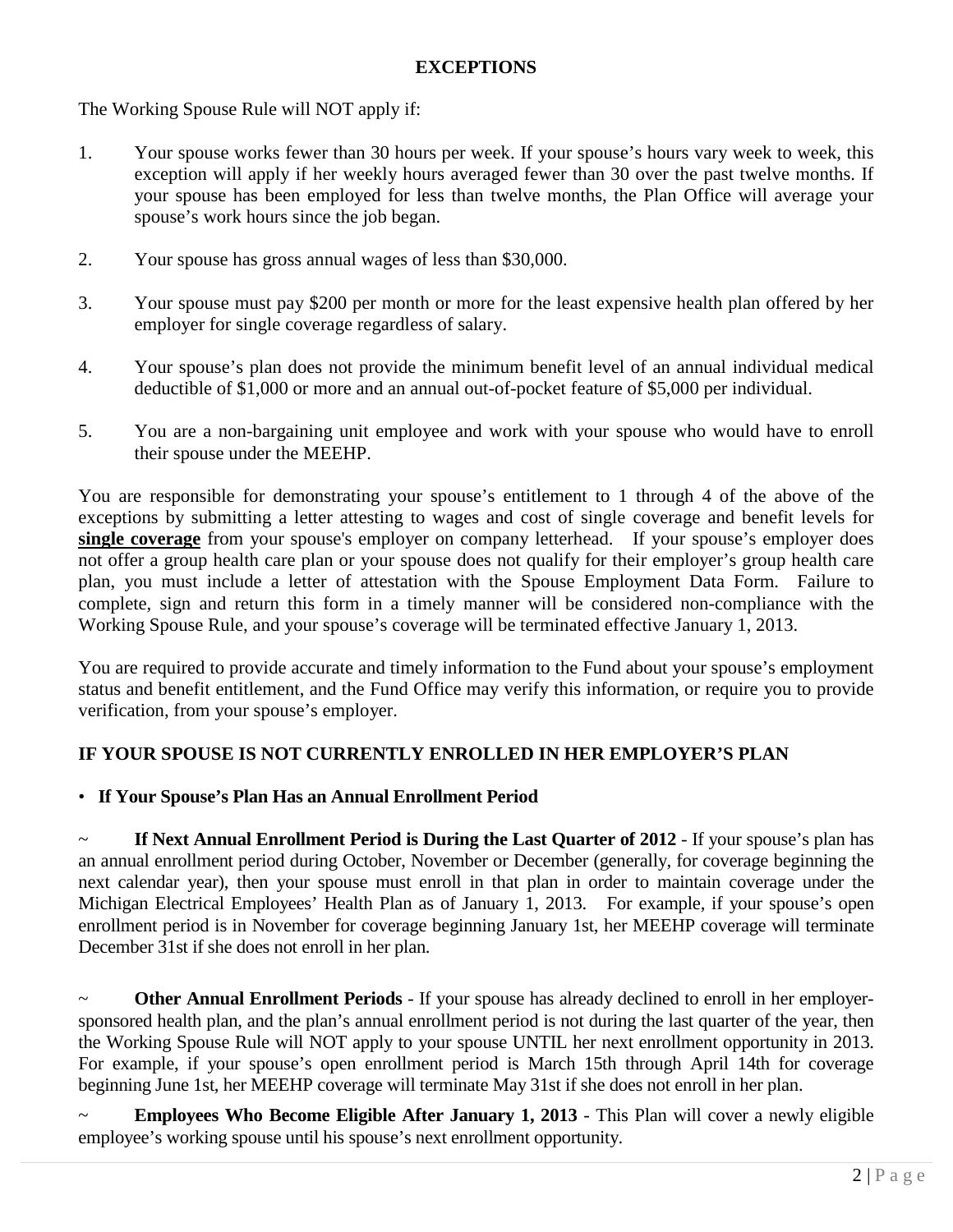• **If Your Spouse's Plan Allows Enrollment at Any Time** - Some plans have automatic and special enrollment rules that allow employees to opt in at any time, although coverage will usually begin on the first day of the following month. If your spouse is eligible for a plan like that from her employer, she should enroll in that coverage as soon as possible so that it starts by January 1, 2013. Failure to do so will result in termination of your spouse's coverage under the Michigan Electrical Employees' Health Plan.

### **IF YOUR SPOUSE'S COVERAGE AVAILABILITY TERMINATES**

If your spouse does not enroll in available employer-provided health coverage and her coverage under this Plan terminates because of the Working Spouse Rule, she can reinstate her coverage under this Plan if her employer's plan later becomes unavailable, for example, because your spouse changes jobs. You should submit a new Spouse Employment Data Form no later than 30 days after your spouse's other coverage becomes unavailable in order to reinstate her coverage under this Plan. The same reinstatement procedure applies to a spouse whose employment situation changes so that one of the exceptions to the Working Spouse Rule now applies.

If your spouse fails to re-enroll in this Plan within this 30-day period, her MEEHP coverage will NOT be retroactive to the date her employment situation changed. Instead, her MEEHP effective date will be the first day of the month following receipt of the updated Spouse Employment Data Form.

## **WORKING SPOUSES OF RETIREES**

The Working Spouse Rule applies to spouses of retirees when the working spouse is under age 65 (even if the retiree is over age 65). If the spouse does not enroll in her employer's plan, her coverage will be terminated.

Another Plan rule allows a working spouse of a retiree to opt out of this Plan's Early and Disabled Retiree coverage in order to be covered by her own plan, and then re-enroll once she reaches age 65. Because of the Working Spouse Rule, effective January 1, 2012 the Plan will also allow a spouse who opted out of coverage to re-enroll in the E&D plan if and when she is no longer eligible for the other coverage, as long as she requests re-enrollment no later than 30 days after the other coverage terminates. (Note: If this spouse opts out, the self-pay amount for a retiree under 65 stays the same, but a retiree 65 or older will pay the single rate for the Supplement to Medicare of \$200. If the spouse of a retiree over 65 chooses, and is allowed by their employer's plan to have MEEHP as a secondary plan, the retiree over 65 would pay *\$200* for the Supplement to Medicare and the spouse would pay a reduced rate of *\$145*.) *[Reinhart Comment: TIC/ABC - Are these rates unchanged for 2013?]*

### **ADDITIONAL PROVISIONS AND EXCEPTIONS**

- 1. The Working Spouse Rule only applies to your spouse's claims, not to claims incurred by you or your children.
- 2. The Working Spouse Rule does not apply to Special Fund claims.
- 3. The Working Spouse Rule **applies to your spouse** even if any of the following apply:
	- The employer's plan does not have a single-only coverage option.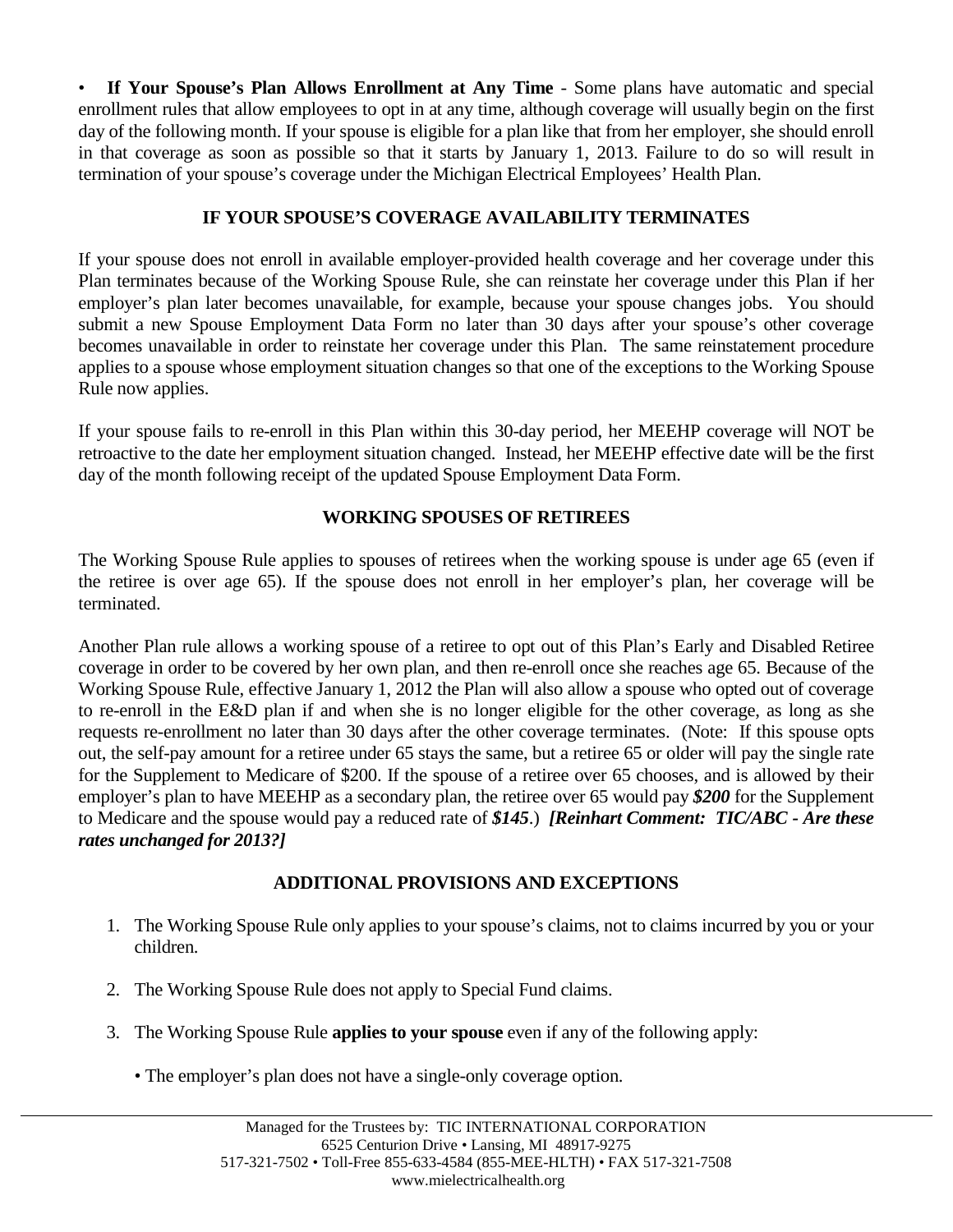- Medical coverage is an option under a cafeteria plan.
- The employer's plan is an HMO-only plan (unless you reside more than 30 miles outside the HMO service area).
- You are a retiree, but your spouse is under age 65.
- You are an active employee and your spouse is working, even if age 65 or older. (The Working Spouse Rule applies to ALL active employees.)
- The employer offers an incentive to encourage its employees not to enroll.
- 4. In addition to the Exceptions on pages 1 and 2, the Working Spouse Rule **will also NOT apply** in any of the following situations:

• You are a retiree and your spouse is age 65 and covered under the Plan's Supplement to Medicare Plan.

- You are covered under the Plan's COBRA coverage.
- Your spouse's only option for available employer-provided group health plan coverage is:
	- ~ Retiree coverage,
	- ~ COBRA coverage,
	- $\sim$  A high deductible HSA program, or
	- ~ An HMO and your residence is more than 30 miles outside the HMO service area.

• Your spouse's employer does not provide medical or prescription drug coverage (for example, if the employer provides only a dental plan, only a health reimbursement arrangement or only a health flexible spending account).

REMEMBER: If your spouse is covered under her employer's plan, then your spouse must receive her medical care in accordance with that plan's rules. This Plan will not cover the amount of the other plan's noncompliance penalties, or any charges incurred because of failure to follow the other plan's rules, including failure to use HMO providers or follow the HMO's referral procedures. (This is not a new rule, and it also applies to claims for your children when your spouse's plan is primary. See page 61 of your Summary Plan Description booklet.)

### **SPOUSE EMPLOYMENT DATA FORM**

ALL MARRIED PARTICIPANTS must complete and return a Spouse Employment Data Form at this time. The due date for completed forms is October 31, 2012.

Failure to complete, sign and return this form in a timely manner will be considered non-compliance with the Working Spouse Rule, and your spouse's coverage will be terminated effective January 1, 2013.